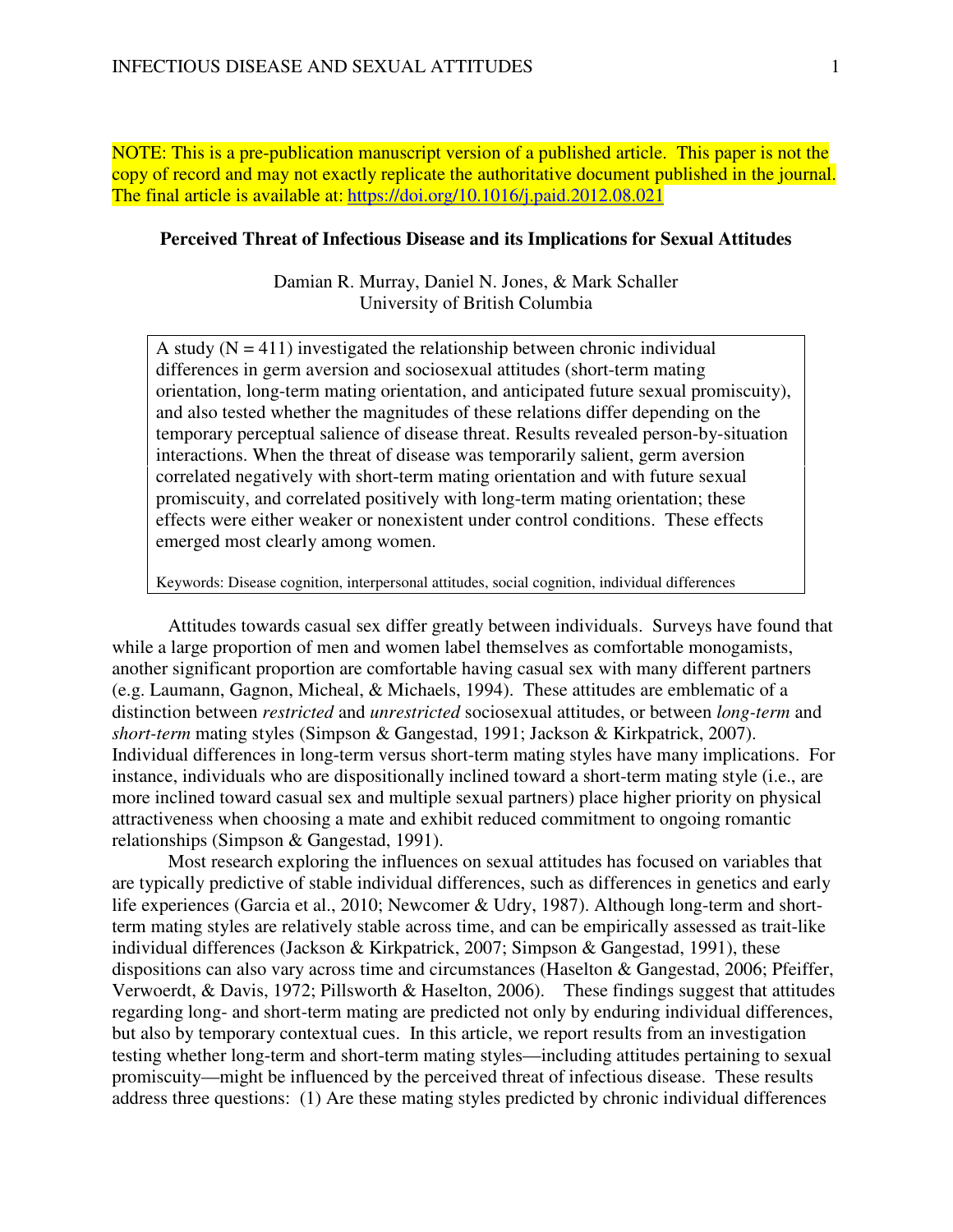in perceived vulnerability to disease? (2) Do these effects differ depending on the temporary salience of disease transmission? And (3) do these effects differ between men and women?

In recent years there has emerged a considerable literature on the subjective perception of threat posed by infectious diseases and its implications for affect, cognition, and behavior (Curtis, de Barra, & Aunger, 2011; Oaten, Stevenson, & Case, 2009; Schaller & Park, 2011). Trait-like differences exist in the extent to which individuals perceive themselves as vulnerable to disease transmission—as indicated by individuals' self-assessments of immunocompetence, the extent to which they avoid situations associated with germ-transmission, and in the extent to which they experience a disgust response when presented with such situations (Duncan, Schaller, & Park, 2009; Haidt, McCauley, & Rozin, 1994; Tybur, Lieberman, & Griskevicius, 2009). These individual differences are correlated with a variety of traits and attitudes implying behavioral caution and attitudinal conservatism. Chronic germ aversion, for instance, correlates negatively with extraversion and openness to experience, and correlates positively with conformist attitudes (Duncan et al., 2009; Murray & Schaller, 2012; Wu & Chang, 2012).

These relations can be understood as reflecting tradeoffs in an implicit cost-benefit analysis. Specific behavioral dispositions may have specific benefits, but can have diseaserelevant costs as well. The ratio of benefits to costs varies depending upon the magnitude of threat posed by pathogen infection. Extraversion provides an illustrative example. Extraverted behavior is associated with social benefits (e.g., greater opportunities for social support); but, by exposing individuals to a larger number of people (who may be carriers of infectious diseases), extraversion is also associated with higher risk of pathogen infection (Hamrick, Cohen, & Rodriguez, 2002). The perceived magnitude of these costs is implicitly exaggerated for individuals who chronically perceive pathogens to pose a greater threat. To the extent that behavioral dispositions are responsive to implicit benefit/cost analysis, it follows that extraversion is likely to be lower among individuals who are chronically more germ-averse—and that is exactly what empirical results reveal (Duncan et al., 2009).

The predictive effects of chronic individual differences are complemented by—and sometimes moderated by—the effects of contextual cues that make the threat of disease transmission temporarily salient. Under experimental conditions in which the possibility of disease transmission is temporarily salient, people report lower levels of extraversion and higher levels of conformist attitudes (Mortensen, Becker, Ackerman, Neuberg, & Kenrick, 2010; Murray & Schaller, 2012; Wu & Chang, 2012). In addition, individual differences in perceived vulnerability to disease predict specific behavioral dispositions more strongly under conditions in which the threat of disease transmission is temporarily salient (Duncan & Schaller, 2009; Mortensen et al., 2010). These person-by-situation interactions are consistent with additional findings suggesting that individual differences in sensitivities to specific kinds of threats may predict relevant attitudes especially strongly under conditions in which cues connoting that particular kind of threat are perceptually salient (e.g., Schaller, Park, & Mueller, 2003).

The cost/benefit logic that links disease threat to extraversion and other behavioral attitudes can also be applied within the specific domain of sexual behavior. There can be interpersonal or hedonistic benefits associated with promiscuous sexual behavior, but unrestricted sexual behavior also has disease-specific costs. Sexual activity entails intimate interpersonal contact and thus carries with it a risk of disease transmission; indeed, many infections are transmitted almost exclusively through sexual contact. Consequently, unrestricted sexual behavior is associated with increased risk of contracting infectious diseases (Halperin &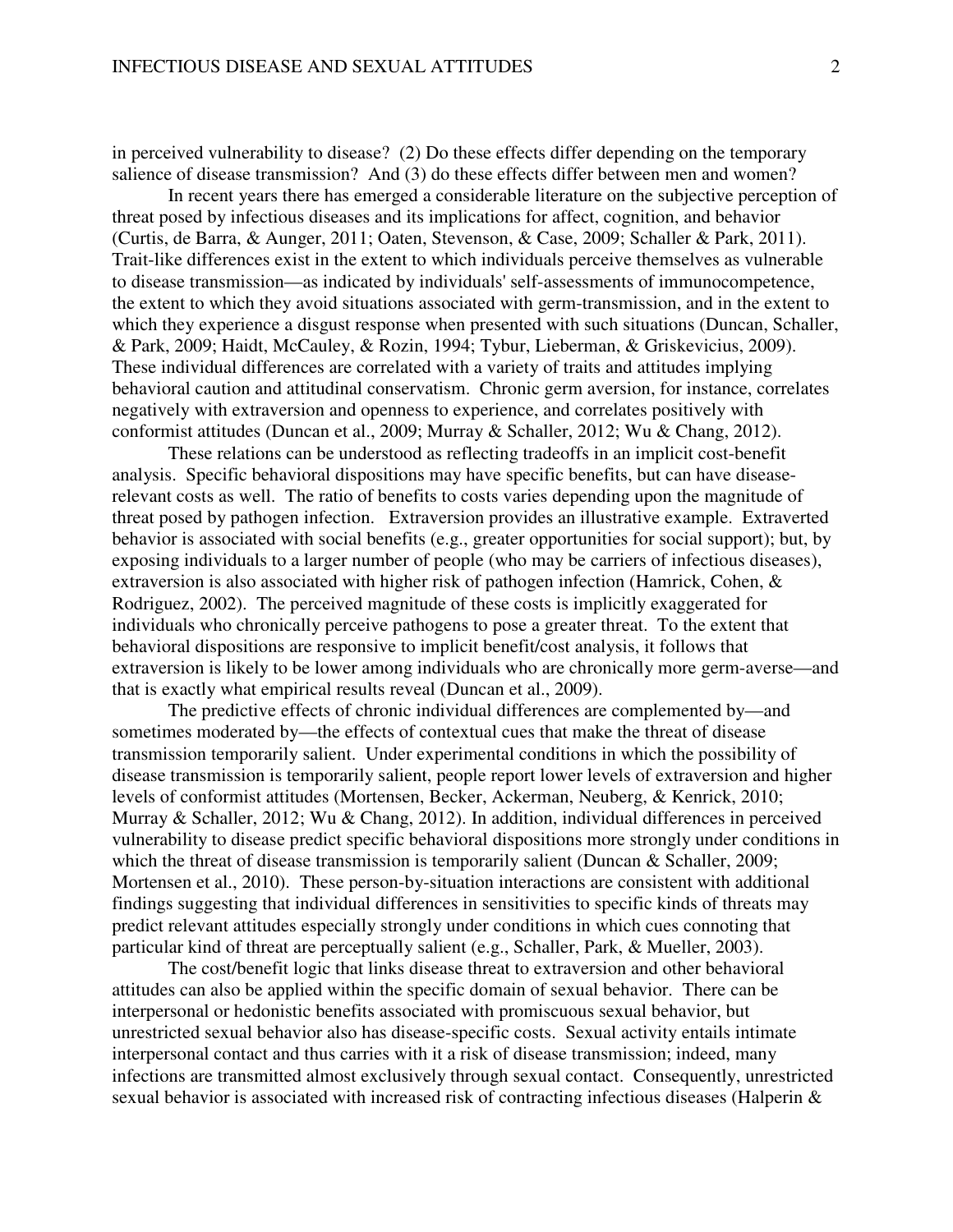Epstein, 2004; Morris & Kretzschmar, 1997). The perceived magnitude of this cost is likely to be implicitly exaggerated among people who feel more vulnerable to disease transmission. It follows that individuals who feel more vulnerable to disease will be less inclined toward promiscuous short-term mating, and instead favour a long-term mating strategy (which implies relatively fewer lifetime sexual partners).

Preliminary evidence is consistent with this hypothesis. Duncan et al. (2009) reported correlations between two subscales of a Perceived Vulnerability to Disease questionnaire (PVD) and a Sociosexual Orientation Inventory (SOI; Simpson & Gangestad, 1991). Results revealed a weak correlation between SOI and PVD-Perceived Infectability (*r* = - .14) and a stronger correlation between SOI and PVD-Germ Aversion (*r* = -.28). A limitation of these results, however, is that the SOI questionnaire employed by Duncan et al. (2009) treated long- and shortterm mating styles as opposite ends of a unidimensional continuum. Mating styles may be more accurately considered as conceptually distinct, context-contingent strategies (Gangestad & Simpson, 2000). Consistent with this conjecture are results showing that long- and short-term mating are somewhat orthogonal, and can be measured as distinct constructs (Jackson & Kirkpatrick, 2007). It remains to be tested whether individual differences in perceived vulnerability to disease primarily predicts attitudes specific to long-term mating, short-term mating, or both.

Another question that remains unanswered is whether any predictive effects of these individual differences might be moderated by the specific context within which mating orientations are assessed. Mortensen et al. (2010) found that it was primarily under conditions in which infectious disease was highly salient that chronically higher levels of perceived vulnerability to disease predicted lower levels of extraversion and openness to experience. Such a person-by-situation interaction may predict reported sexual attitudes as well.

Also unknown is whether there might be sex differences in the magnitude of relations between disease threat and attitudes toward long- and short-term mating. Men tend to be approach-oriented in the domain of sexual behavior, whereas women are more risk-averse (Haselton & Buss, 2000). One well-documented implication is that, compared to women, men are generally more attitudinally inclined toward short-term mating behavior (Schmitt, 2005). A less obvious implication is that, compared to men, women may be more sensitive to information implying increased costs associated with promiscuity—including the increased risk of diseasetransmission. This implies the possibility that any relation between disease threat and mating orientation may be observed more strongly among women.

Some prior evidence is obliquely consistent with such a sex difference: In an analysis of nation-level mean values of pathogen prevalence and sexual attitudes, Schaller and Murray (2008) reported that in nations characterized by higher levels of disease-causing pathogens, people reported attitudes endorsing more restricted (i.e., less promiscuous) sexual behavior, and this effect emerged most strongly in the prediction of female attitudes. However, these results focused on ecological variation in pathogen prevalence (rather than perceived vulnerability to pathogens) predicting nation-level (rather than individual) sexual attitudes; no prior results have evaluated whether the hypothesized effects of perceived disease threat on short- and long-term mating attitudes might differ between the sexes.

# *Overview of the Present Investigation*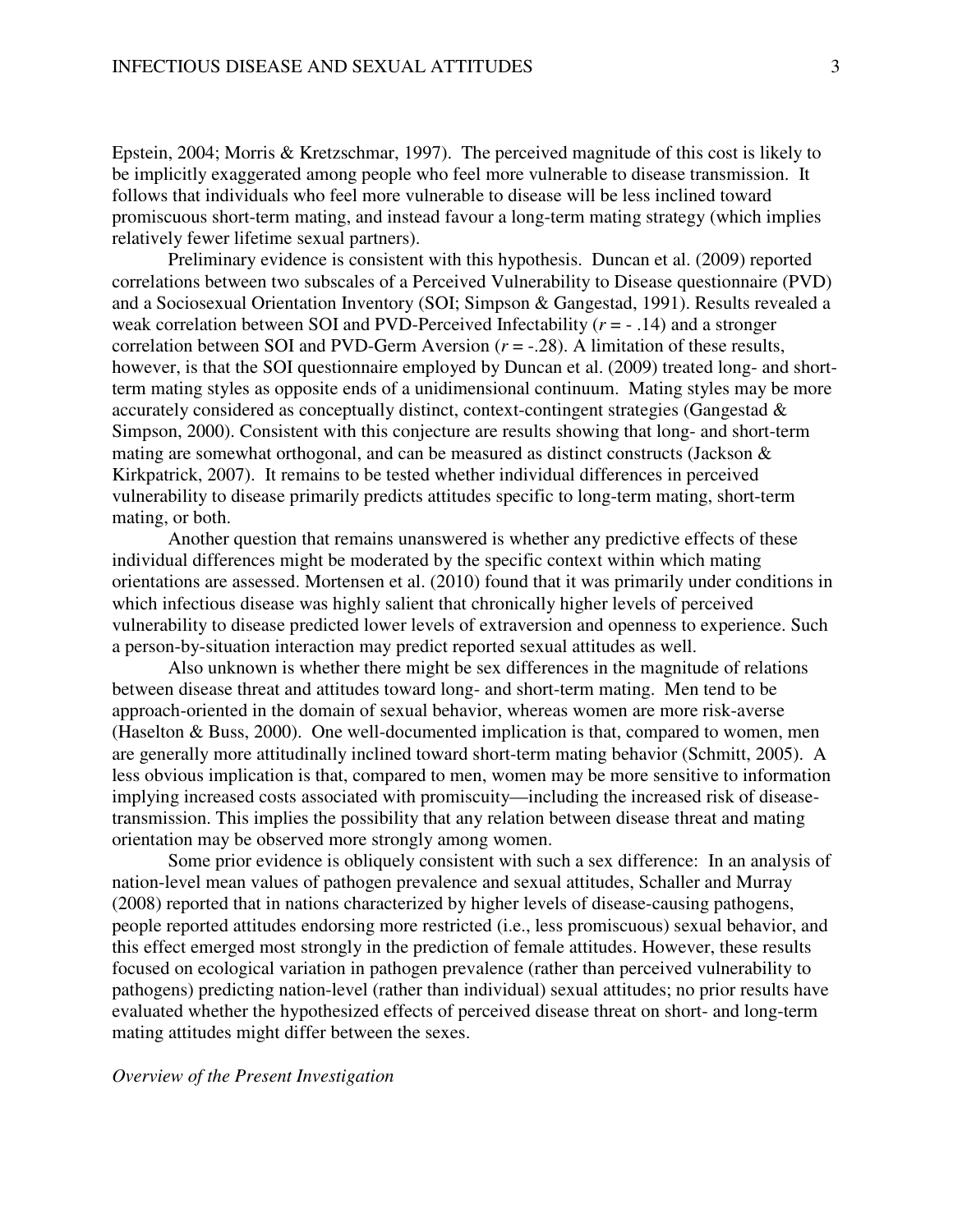Below we report the results from analyses on data obtained from young adults. All participants completed measures designed to assess perceived vulnerability to disease, as well as a revised version of the SOI, which independently assesses long- and short-term mating orientation. In addition, shortly before completing the revised SOI questionnaire, some participants were exposed to an experimental procedure designed to make the threat of disease temporarily salient. The experimental manipulation allowed us to test whether relations between PVD subscales and mating orientations were moderated by the temporary perceptual salience of the threat posed by disease transmission.

Two distinct versions of the disease threat manipulation were employed across two separate samples. We combined results across these two samples, and conducted primary analyses on the combined dataset. We did so for three main reasons. First, although procedurally different, the two manipulations were designed to serve a conceptually identical function. Second, previous experiments employing these manipulations have shown that they do produce conceptually identical effects on common outcome variables (Murray & Schaller, 2012; Wu & Chang, 2012). Third, by combining data across the two samples, we increased statistical power to detect sex differences and to test for effects within each sex separately. Statistical power was of special concern here because there was a relative paucity of men in the population from which we sampled. We conducted preliminary statistical analyses (reported below) to ensure that the effects observed across the two samples were indeed comparable.

# **Methods**

## *Participants*

Participants were 411 undergraduate students (298 women, 113 men) from the University of British Columbia. The sample was ethnically diverse (242 participants reported Asian ethnic origin, 136 reported European origin, and 33 reported other ethnic origins). Participants completed the procedures either singly or in small groups.

### *Individual Differences in Perceived Vulnerability to Disease*

Participants completed a set of questionnaires assessing demographic information and several other measures unrelated to the current investigation. Included was a 15-item questionnaire assessing individual differences in perceived vulnerability to disease (PVD; Duncan, et al., 2009). Eight items measured individuals' avoidant response to situations that imply high likelihood of pathogen transmission (e.g. "I don't like to write with a pencil someone else has obviously chewed on"); these 8 items comprise a Germ Aversion subscale (PVD-GA; Cronbach's Alpha = .76). An additional 7 items measured individuals' self-perceived susceptibility to infectious diseases (e.g., "In general, I am very susceptible to colds, flu, and other infectious diseases"); these 7 items comprise a Perceived Infectability subscale (PVD-PI; Cronbach's Alpha = .91). These subscales were only weakly correlated  $(r = .12, p = .01)$ . Preliminary analyses revealed weak and non-significant relations between PVD-PI and the primary outcome measures (results consistent with the weak relation between PVD-PI and SOI reported by Duncan et al., 2009, and consistent with PVD-PI's lack of association with other psychological variables that are associated with PVD-GA, e.g. Murray & Schaller, 2012). Consequently, PVD-PI is not considered further; analyses reported below focus just on the Germ-Aversion subscale (PVD-GA).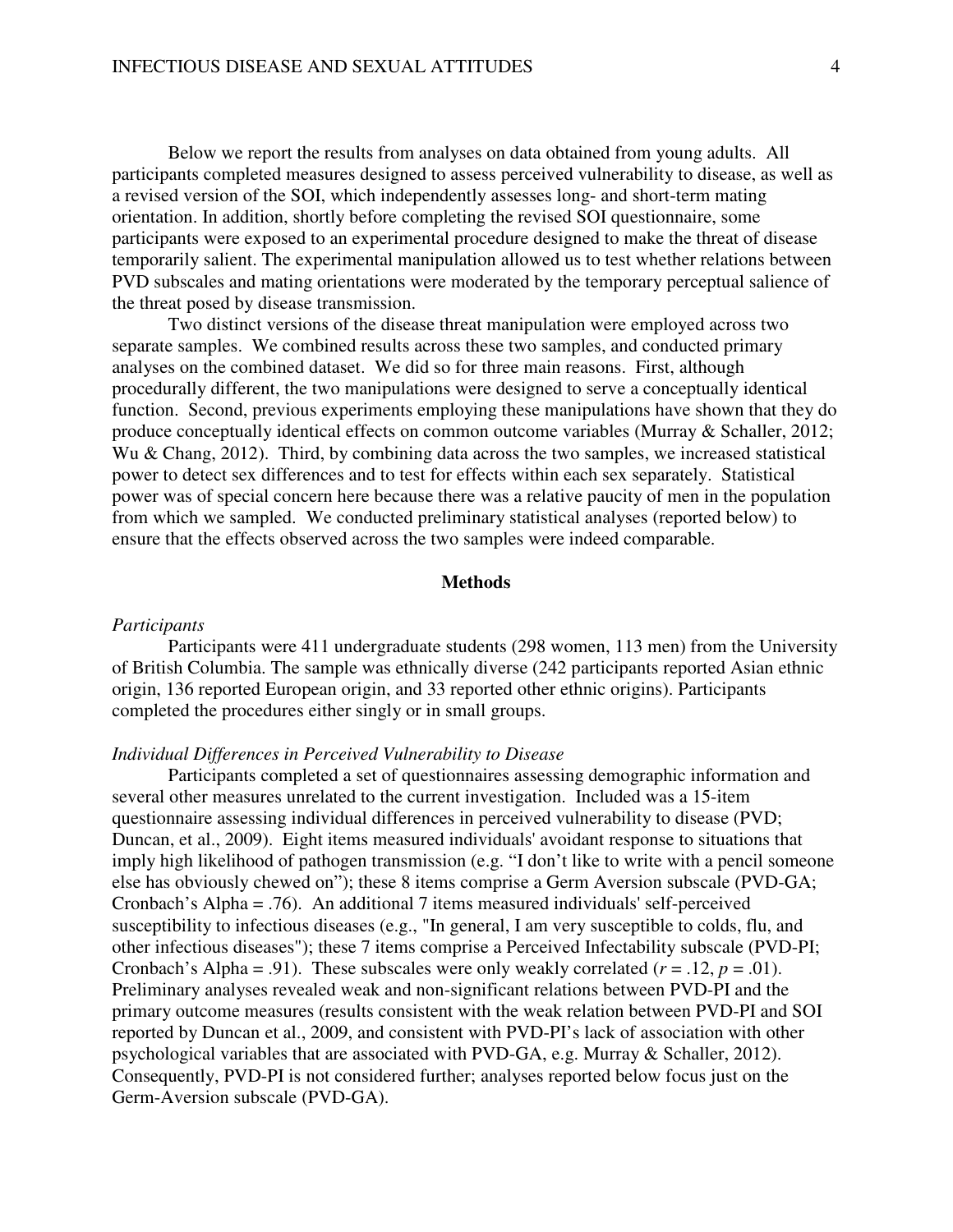# *Experimental Manipulation of Disease Salience*

Across 2 separate samples, 2 different versions of an experimental manipulation were employed.

In one sample, 305 participants (225 women, 80 men) looked at 8 color photographs; the photographs differed across 3 experimental conditions (this manipulation was adapted from Schaller, Miller, Gervais, Yager, & Chen, 2010). In the Disease Threat condition, participants looked at photographs depicting people with obvious morphological or behavioral symptoms of infectious disease (e.g., skin lesions, sneezing). In the Other Threats Control condition, participants looked at photographs depicting people brandishing guns, most of which were aimed directly at perceivers. In the No Threat Control condition, participants looked at photographs depicting household furniture. Participants were asked to look at each photograph for approximately 5 seconds, and were instructed attend closely to each photograph.

In the second sample, 106 participants (73 women, 33 men) recalled and described specific kinds of experiences, which differed across 3 experimental conditions (this manipulation was previously used by Murray & Schaller, 2012). In the Disease Threat condition, participants recollected a time when they felt vulnerable to infectious disease. In the Other Threats Control condition, participants recollected a time when they feared for their physical safety. In the No Threat Control condition, participants recollected the activities that they had engaged in during the previous day. In all three experimental conditions, experimenters elicited detailed descriptions by prompting participants with questions from a common list (e.g. "What emotions were you feeling during this situation?"). All participants spent approximately 3 to 5 minutes engaged in detailed recollection and description of the specific experience.

Before combining data across the samples, we conducted preliminary Analyses of Variance on the primary outcome measures. These ANOVAs included the two different samples as a factor (along with experimental condition and participant sex). Results revealed no main effects or interaction effects associated with the two different samples (all *p*'s > .13). Thus, in addition to the conceptual and statistical rationales for combining data across the two versions of the manipulation, there also emerged no compelling empirical basis to treat the two samples separately. For the primary analyses reported below, we combined results into a single dataset.

### *Long-Term and Short-Term Mating Orientation, and Future Sexual Promiscuity*

 Shortly after the experimental manipulation, participants completed the revised Sociosexual Orientation Inventory (Jackson & Kirkpatrick, 2007). Ten items assessed Long Term Mating Orientation (LTMO; sample item: "I would like to have a romantic relationship that lasts forever"; Cronbach's alpha = .80). Ten additional items assessed Short-Term Mating Orientation (STMO; sample item: "I can easily imagine myself being comfortable and enjoying 'casual' sex with different partners"; Cronbach's alpha = .85). Participants responded to these items by indicating their agreement on 7-point rating scales. Higher LTMO scores indicate more positive attitudes toward long-term mating; Higher STMO scores indicate more positive attitudes toward short-term mating behavior. LTMO and STMO were negatively correlated,  $r = -.37$ ,  $p <$ .001.

The revised SOI questionnaire also included an additional single item assessing behavioral inclination toward future sexual promiscuity: Participants were asked to provide a numerical answer to the question, "With how many partners do you foresee having sexual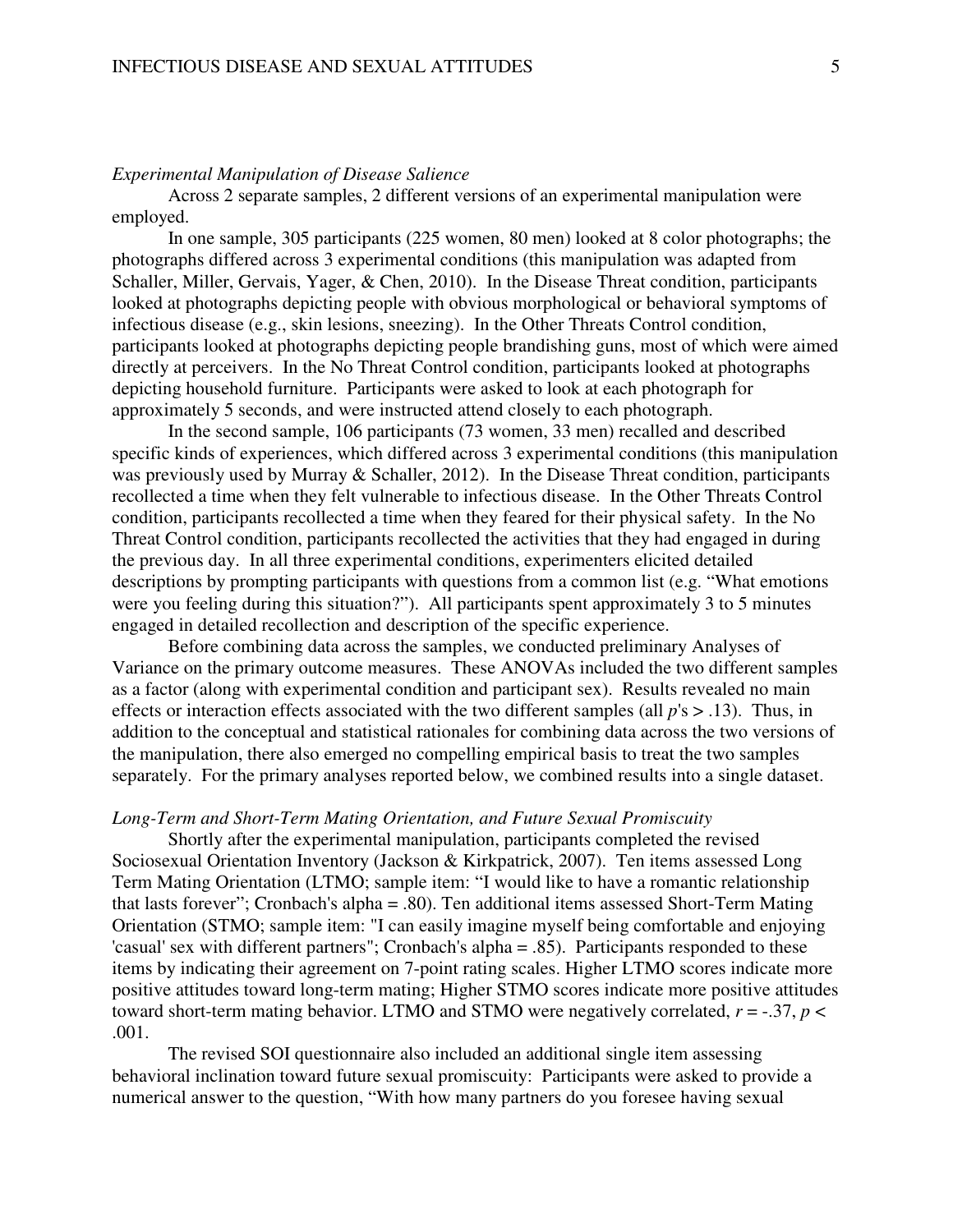intercourse during the next five years?" Responses to this question included one extreme outlier (over 9 standard deviations higher than the mean); this value was truncated to the next highest response. (The revised SOI questionnaire also includes 3 items assessing past sexual promiscuity, and a single item assessing frequency of sexual fantasy. Given our focus on attitudes toward mating behavior in the present and future, we do not include these measures in the analyses reported below. However, past sexual promiscuity was negatively correlated with Germ Aversion among women,  $r = -.30$ ,  $p < .001$ ; this effect was weaker among men,  $r = -.16$ ,  $p$  $=.097.$ 

#### **Results**

Table 1 shows means and standard deviations for the three primary dependent measures in each condition, for both men and women. Consistent with previous research (Murray & Schaller, 2012), preliminary analyses revealed no meaningful differences between the two control conditions on the primary dependent variables, either for the entire sample or for males and female separately (*t*'s < 1.44, *p*'s > .15). Therefore, in order to simplify further analyses, we combined the two control conditions into a single Combined Control condition.

Results on LTMO, STMO, and Future Sexual Promiscuity were analyzed with 3 separate regression analyses, the results of which are summarized in Table 2. Each regression analysis included 6 predictor variables: Chronic germ aversion (participant's score on the PVD-GA subscale); experimental condition (the Disease Threat condition was coded as 1, and the Combined Control condition was coded as -1); participant sex (female was coded as 1 and male was coded as -1), and 3 variables representing each of the 2-way interactions. (Three preliminary analyses also included an additional predictor variable representing the 3-way interaction between PVD-GA, experimental condition, and sex. Results revealed no significant 3-way interaction on any of the outcome variables  $[\beta$ 's < .07,  $p$ 's > .21]; therefore, the three-way interaction term was dropped from analyses reported in Table 2.)

Participant sex was a significant predictor of STMO and Future Sexual Promiscuity, indicating that women were less inclined toward short-term mating and preferred relatively fewer future sexual partners. Sex did not significantly predict LTMO, *p* = .09. Of greater conceptual interest, PVD-GA was significantly inversely related to STMO and Future Sexual Promiscuity: More highly germ-averse individuals had lower STMO scores and desired fewer future sexual partners. The relation between PVD-GA and LTMO was nonsignificant  $(p = .09)$ .

The experimental manipulation had a main effect only on future sexual promiscuity. Surprisingly, participants in the Disease Threat condition indicated a preference for relatively more future sexual partners (2.46 vs. 1.85,  $p = .03$ ). However, this main effect was qualified by a 2-way interaction between Experimental Condition and Sex. Follow-up analyses revealed that this unexpected effect of the experimental manipulation emerged only among men: Men indicated a preference for more future sexual partners in the Disease Threat condition compared to the Combined Control condition  $(3.79 \text{ vs. } 2.15, p = .03)$ ; among women, no such effect occurred (M's were 1.96 and 1.73 in the Disease Threat and Combined Control conditions, respectively,  $p = .38$ ).

Two-way interactions between PVD-GA and Experimental Condition emerged on all three measures of sociosexual attitudes ( $p$ 's  $\leq$  .06). (To ascertain whether these 2-way interaction effects might be specific to just one version of the experimental manipulation, we conducted follow-up regression analyses in which we included a predictor variable representing the 3-way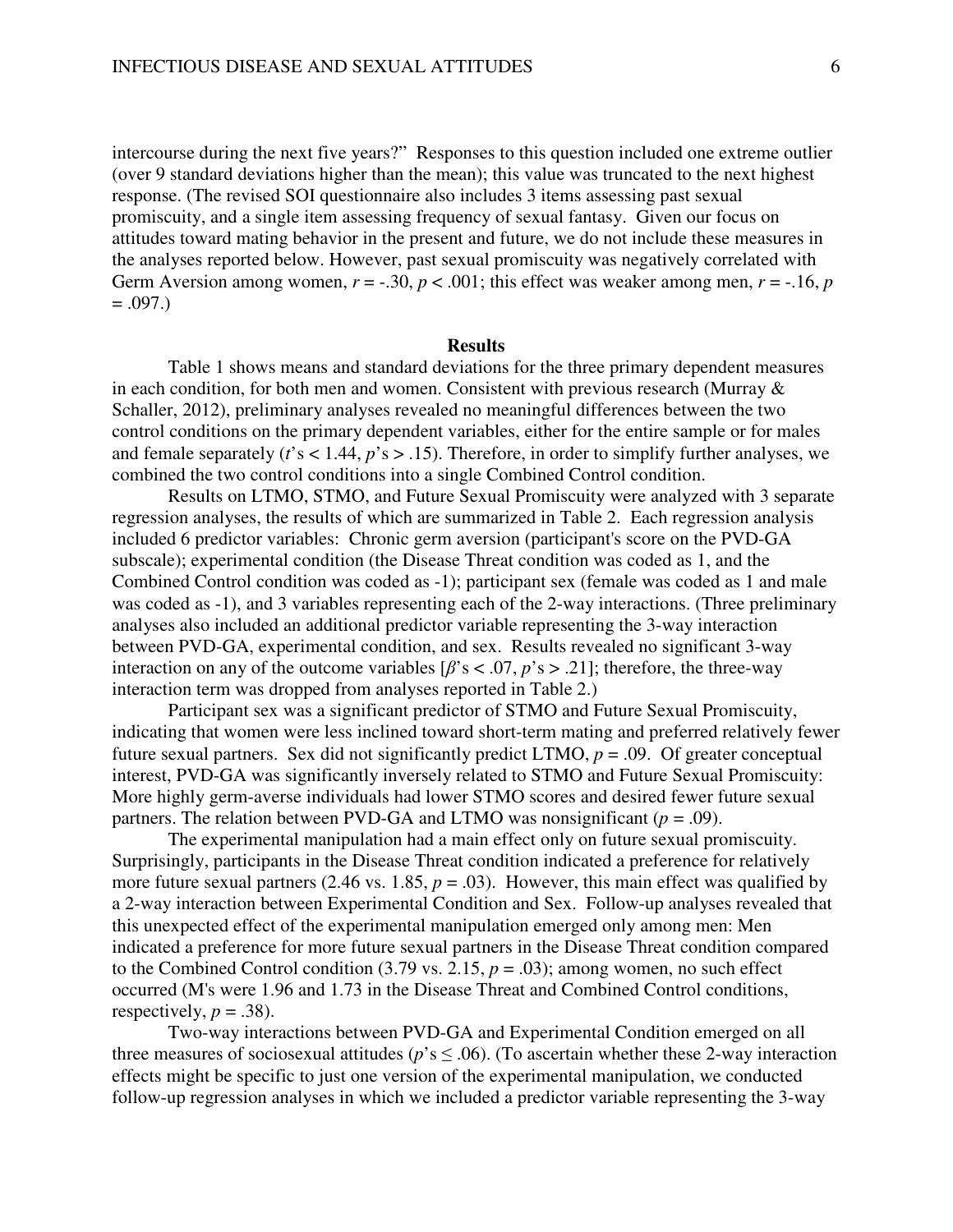interaction between PVD-GA, experimental condition, and sample. On none of the 3 outcome measures was the 3-way interaction significant, *p*'s > .45. The PVD-GA x Experimental Condition interactions do not appear to be qualified by procedural differences in the experimental manipulation.) To illuminate the nature of these 2-way interactions, we examined the predictive effects of PVD-GA within the Disease Threat and Combined Control conditions separately. These correlations are summarized at the top of Table 3. The negative relation between PVD-GA and STMO was evident across both conditions, but was stronger in the Disease Threat condition. Furthermore, only in the Disease Threat condition did PVD-GA negatively predict future sexual promiscuity and positively predict LTMO.

As noted above, these 2-way interactions were *not* qualified by any statistically significant 3-way interactions involving participant sex. However, while there is no compelling basis to conclude that observed effects were stronger for one sex than another, the absence of significant 3-way interactions also does not logically imply that the effects were equivalent across sexes. It is potentially informative to examine within-condition correlations for men and women separately. These correlations are presented in Table 3. Among women, PVD-GA significantly predicted all three dependent variables in the Disease Threat condition (the effect on LTMO was somewhat weaker than the effects on STMO and Future Sexual Promiscuity), and for all three dependent variables this effect was stronger than in the Combined Control condition. Among men, only weak (statistically nonsignificant) correlations emerged, even in the Disease Threat condition. These results imply that the effects found in the full sample are attributable primarily to female responses.

### **Discussion**

These findings make at least two novel conceptual contributions. First, these results usefully extend previous findings linking individual differences in germ aversion to overall mating orientation (Duncan et al., 2009). Whereas previous research failed to address the conceptual distinction between short-term and long-term mating, these new results reveal that germ aversion influences attitudes regarding *both* long-term and short-term mating relationships, with additional implications for future sexual promiscuity. Second, these results reveal that these predictive effects of chronic germ aversion emerge more strongly under conditions in which the threat posed by infectious diseases is perceptually salient. These moderating effects of disease salience cannot be attributed to anxiety or fearfulness in general; when conceptually distinct disease-irrelevant threats were made salient, the predictive effects of germ aversion on sociosexual attitudes were no different than those observed in an affectively neutral control condition.

It is also worth noting that these effects emerged clearly only among women. This statement should not be misinterpreted. These results alone cannot compel any confident conclusion about sex differences in the effects of germ aversion on sociosexual attitudes. But these results do suggest that inferences about relations between germ aversion and sociosexual attitudes might best be limited to the one sex within which those relations clearly emerge.

This sex-specific conclusion is conceptually consistent with previous research linking ecological context to cross-cultural differences in mating orientation: Worldwide ecological variation in pathogen prevalence is negatively correlated with sociosexually "unrestricted" attitudes, but it was only for female attitudes this correlation clearly emerged (Schaller & Murray, 2008). There are many plausible causal mechanisms that can produce population-level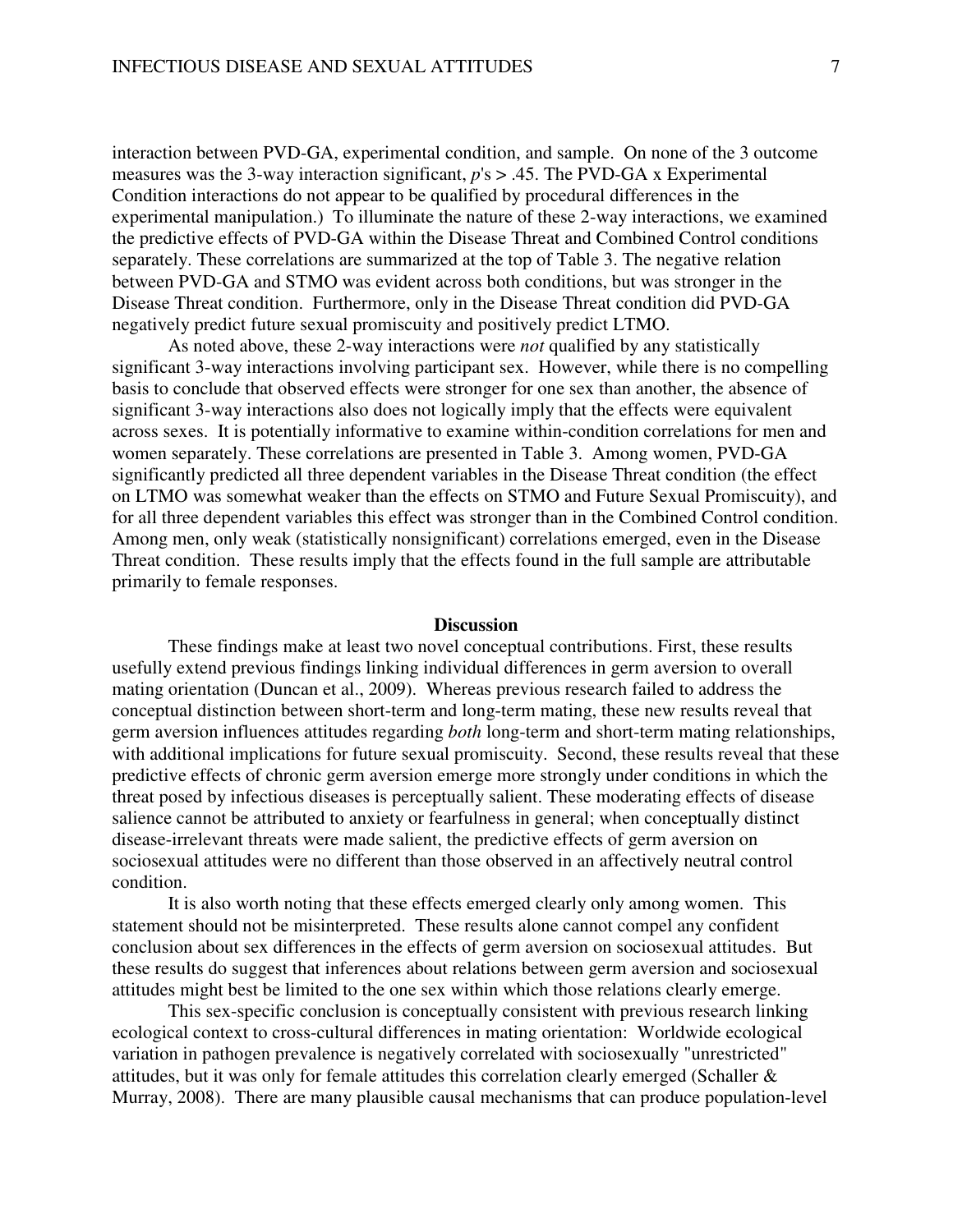outcomes such as these (Schaller & Murray, 2011). The fact that we observed a conceptually similar pattern of results in our current study suggests the possibility that the worldwide crosscultural differences may result, in part, from processes operating primarily at a psychological level of analysis.

Future research might also consider the epidemiological implications of our results. The spread of sexually-transmitted infections depends on the geometric properties of the social networks through which those infections are transmitted, and these network properties depend on individuals' decisions to have, or not have, sexual relations with specific individuals. To the extent that subjective concerns with pathogen transmission influence these decisions—as our results imply—there may be predictable and important implications for epidemiology and public health.

# **Acknowledgments**

This research was supported by a Canada Graduate Scholarship (awarded to D.R.M.) and by a Standard Research Grant (awarded to M.S.) from the Social Sciences and Humanities Research Council of Canada.

## **References**

- Curtis, V., de Barra, M., & Aunger, R. (2011). Disgust as an adaptive system for disease avoidance. *Philosophical Transactions of the Royal Society B, 366*, 389-401.
- Duncan, L. A., & Schaller, M., (2009). Prejudicial attitudes toward older adults may be exaggerated when people feel vulnerable to infectious disease: Evidence and implications. *Analysis of Social Issues and Public Policy, 9*, 97-115.
- Duncan, L. A., Schaller, M., & Park, J. H. (2009). Perceived vulnerability to disease: Development and validation of a 15-item self-report instrument. *Personality and Individual Differences, 47,* 541-546.
- Garcia, J. R., MacKillop, J., Aller, E. L., Merriwether, A., M., Wilson, D. S., & Lum, J. K. (2010). Associations between dopamine D4 receptor gene variation with both infidelity and sexual promiscuity. *PLoS ONE, 5,* e14162. doi:10.1371/journal.pone.0014162
- Gangestad, S. W., & Simpson, J. A. (2000). The evolution of human mating: Tradeoffs and strategic pluralism. *Behavioral and Brain Sciences, 23*, 573-644.
- Haidt, J., McCauley, C., & Rozin, P. (1994). Individual differences in sensitivity to disgust: A scale sampling seven domains of disgust elicitors. *Personality and Individual Differences, 5*, 701-713.
- Halperin, D. T., & Epstein, H. (2004). Concurrent sexual partnerships help to explain Africa's high HIV prevalence: Implications for prevention. *The Lancet, 364*, 4-6.
- Hamrick, N., Cohen, S., & Rodriguez, M. S. (2002). Being popular can be healthy or unhealthy: Stress, social network diversity, and incidence of upper respiratory infection. *Health Psychology, 21,* 294–298.
- Haselton, M. G., & Buss, D. M. (2000). Error management theory: A new perspective on biases in cross-sex mind reading. *Journal of Personality and Social Psychology, 78*, 81-91.
- Haselton, M. G., & Gangestad, S. W. (2006). Conditional expression of women's desires and men's mate-guarding across the ovulatory cycle. *Hormones and Behavior, 49*, 509-518.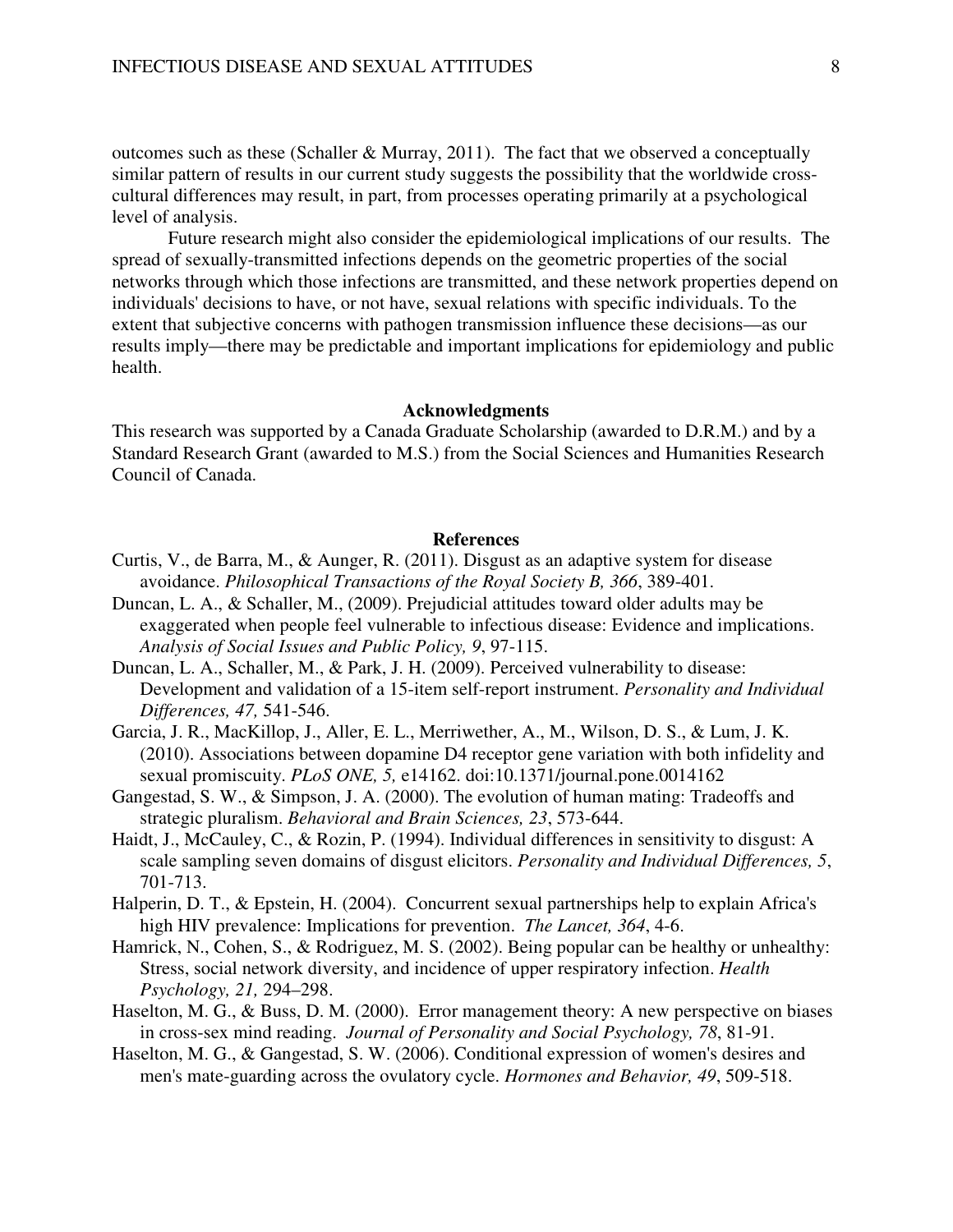- Jackson, J. J., & Kirkpatrick, L. A. (2007). The structure and measurement of human mating strategies: Toward a multidimensional model of sociosexuality. *Evolution and Human Behavior, 28*, 382-391.
- Laumann, E. O., Gagnon, J. H., Michael, R. T., & Michaels, S. (1994). *The Social Organization of Sexuality: Sexual Practices in the United States*. IL, USA: University of Chicago Press.
- Morris, M., & Kretzschmar, M. (1997). Concurrent partnerships and the spread of HIV. *AIDS, 11*, 641-648.
- Mortensen, C. R., Becker, D. V., Ackerman, J. M., Neuberg, S. L., & Kenrick, D. T. (2010). Infection breeds reticence: The effects of disease salience on self-perceptions of personality and behavioral tendencies. *Psychological Science, 21*, 440-447.
- Murray, D. R., & Schaller, M. (2012). Threat(s) and conformity deconstructed: Perceived threat of infectious disease and its implications for conformist attitudes and behavior. *European Journal of Social Psychology, 42*, 180-188.
- Newcomer, S., & Udry, J. R. (1987). Parental marital status effects on adolescent sexual behavior. *Journal of Marriage and Family, 49*, 235-240.
- Oaten, M., Stevenson, R. J., & Case, T. I. (2009). Disgust as a disease-avoidance mechanism. *Psychological Bulletin, 135,* 303-321.
- Pfeiffer, E., Verwoerdt, A., & Davis, G. C. (1972). Sexual behavior in middle life. *American Journal of Psychiatry, 128*, 1262-1267.
- Pillsworth, E. G. & Haselton, M. G. (2006). Women's sexual strategies: The evolution of longterm bonds and extra-pair sex. *Annual Review of Sex Research*, 17, 59-100.
- Schaller, M., Miller, G. E., Gervais, W. M., Yager, S., & Chen, E. (2010). Mere visual perception of other people's disease symptoms facilitates a more aggressive immune response. *Psychological Science,* 21, 649-652.
- Schaller, M., & Murray, D. R. (2008). Pathogens, personality, and culture: Disease prevalence predicts worldwide variability in sociosexuality, extraversion, and openness to experience. *Journal of Personality and Social Psychology, 95,* 212-221.
- Schaller, M., & Murray, D. R. (2011). Infectious disease and the creation of culture. In M. Gelfand, C.- y. Chiu, & Y.-y. Hong (Eds.), *Advances in culture and psychology* (Vol. 1, pp. 99–151). New York, NY: Oxford University Press.
- Schaller, M., & Park, J. H. (2011). The behavioural immune system (and why it matters). *Current Directions in Psychological Science, 20*, 99-103*.*
- Schaller, M., Park, J. H., & Mueller, A. (2003). Fear of the dark: Effects about beliefs about danger and ambient darkness on ethnic stereotypes. *Personality and Social Psychology Bulletin, 29*, 637-649.
- Schmitt, D. P. (2005). Sociosexuality from Argentina to Zimbabwe: A 48-nation study of sex, culture, and strategies of human mating. *Behavioral and Brain Sciences, 28,* 247–311.
- Simpson, J. A., & Gangestad, S. W. (1991). Individual differences in sociosexuality: Evidence for convergent and discriminant validity. *Journal of Personality and Social Psychology, 67,*  870–883.
- Tybur, J. M., Lieberman, D., & Griskevicius, V. (2009). Microbes, mating, and morality: individual differences in three functional domains of disgust. *Journal of Personality and Social Psychology, 97*, 103-122.
- Wu, B., & Chang, L. (2012). The social impact of pathogen threat: How disease salience influences conformity. *Personality and Individual Differences, 53*, 50-54.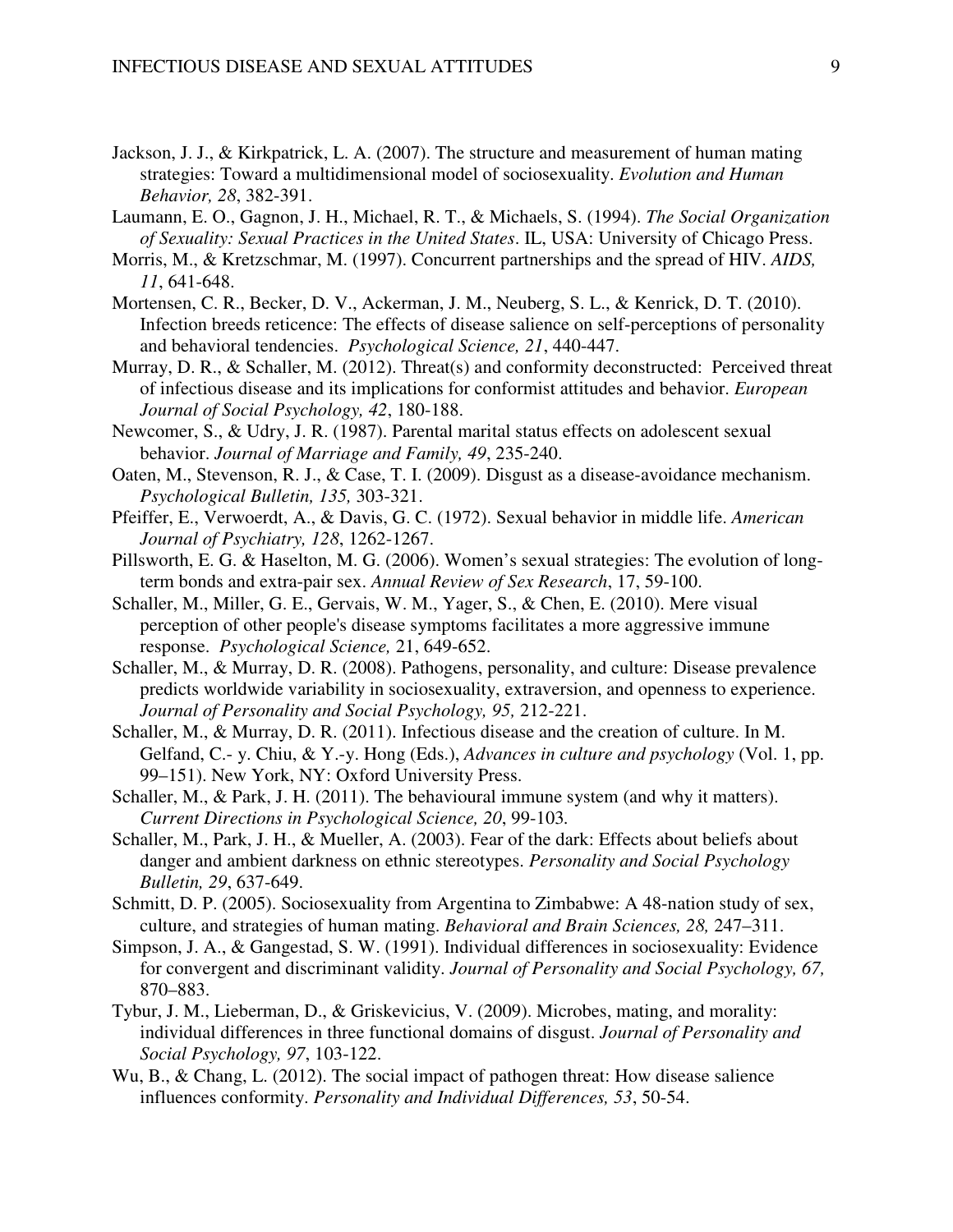*Table 1: Means (and standard deviations) on attitudes pertaining to promiscuity, broken down by experimental condition and by participant sex.* 

\_\_\_\_\_\_\_\_\_\_\_\_\_\_\_\_\_\_\_\_\_\_\_\_\_\_\_\_\_\_\_\_\_\_\_\_\_\_\_\_\_\_\_\_\_\_\_\_\_\_\_\_\_\_\_\_\_\_\_\_\_\_\_\_\_\_\_\_\_\_\_\_\_\_\_\_\_\_

Experimental Condition

| Dependent                                   | Disease<br>Threat |                           |      | <b>Other Threats</b>      | Neutral<br>Control |                           |
|---------------------------------------------|-------------------|---------------------------|------|---------------------------|--------------------|---------------------------|
| Variable                                    |                   |                           |      | Control                   |                    |                           |
|                                             | Male              | Female                    | Male | Female                    | Male               | Female                    |
| Short-term<br>mating orientation            | 4.31              | 2.98<br>$(1.37)$ $(1.69)$ | 4.22 | 2.86<br>$(1.57)$ $(1.29)$ | 4.15               | 2.87<br>$(1.81)$ $(1.55)$ |
| Long-term<br>mating orientation             | 5.65              | 5.93<br>$(0.90)$ $(0.97)$ | 5.82 | 6.00<br>$(0.91)$ $(0.68)$ | 5.88               | 5.84<br>$(0.80)$ $(0.95)$ |
| Sexual partners foreseen<br>in next 5 years | 3.78              | 2.29<br>$(5.26)$ $(5.08)$ | 2.62 | 1.74<br>$(2.47)$ $(1.69)$ | 1.77               | 1.73<br>$(2.36)$ $(2.03)$ |
| N                                           | 43                | 108                       | 32   | 89                        | 38                 | 101                       |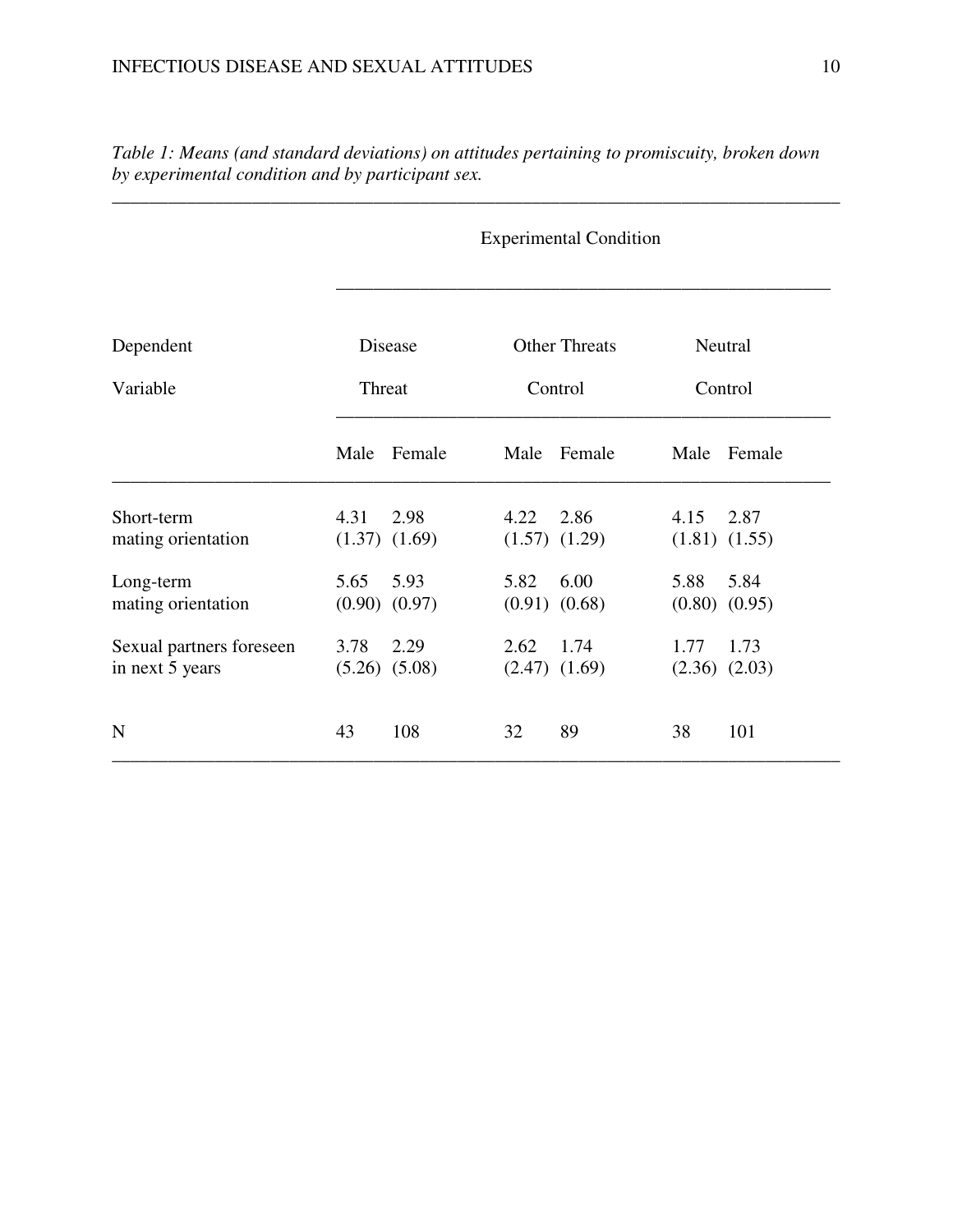| Predictor<br>Variables                                      | Short-Term<br><b>Mating Orientation</b> |                |         | <b>Future Sexual</b><br>Promiscuity |         | Long-Term<br><b>Mating Orientation</b> |  |
|-------------------------------------------------------------|-----------------------------------------|----------------|---------|-------------------------------------|---------|----------------------------------------|--|
|                                                             | $\beta$                                 | $\overline{p}$ | $\beta$ | $\boldsymbol{p}$                    | $\beta$ | $\boldsymbol{p}$                       |  |
| <b>PVD-Germ Aversion</b>                                    | $-.19$                                  | .001           | $-.15$  | .008                                | .10     | .09                                    |  |
| <b>Experimental Condition</b>                               | .03                                     | .53            | .17     | .002                                | $-.05$  | .37                                    |  |
| <b>Sex</b>                                                  | $-.35$                                  | < .001         | $-.19$  | < .001                              | .09     | .09                                    |  |
| <b>PVD-Germ Aversion X</b><br><b>Experimental Condition</b> | $-.09$                                  | .06            | $-.12$  | .02                                 | .10     | .04                                    |  |
| <b>PVD-Germ Aversion X</b><br><b>Sex</b>                    | $-0.06$                                 | .24            | .01     | .81                                 | .00     | .96                                    |  |
| Experimental Condition $X$ -.01<br><b>Sex</b>               |                                         | .91            | $-.14$  | .02                                 | .06     | .26                                    |  |

*Table 2:**Results of multiple regression analyses assessing the extent to which sociosexual attitudes are predicted by PVD-Germ Aversion, Experimental Condition, and Sex.*